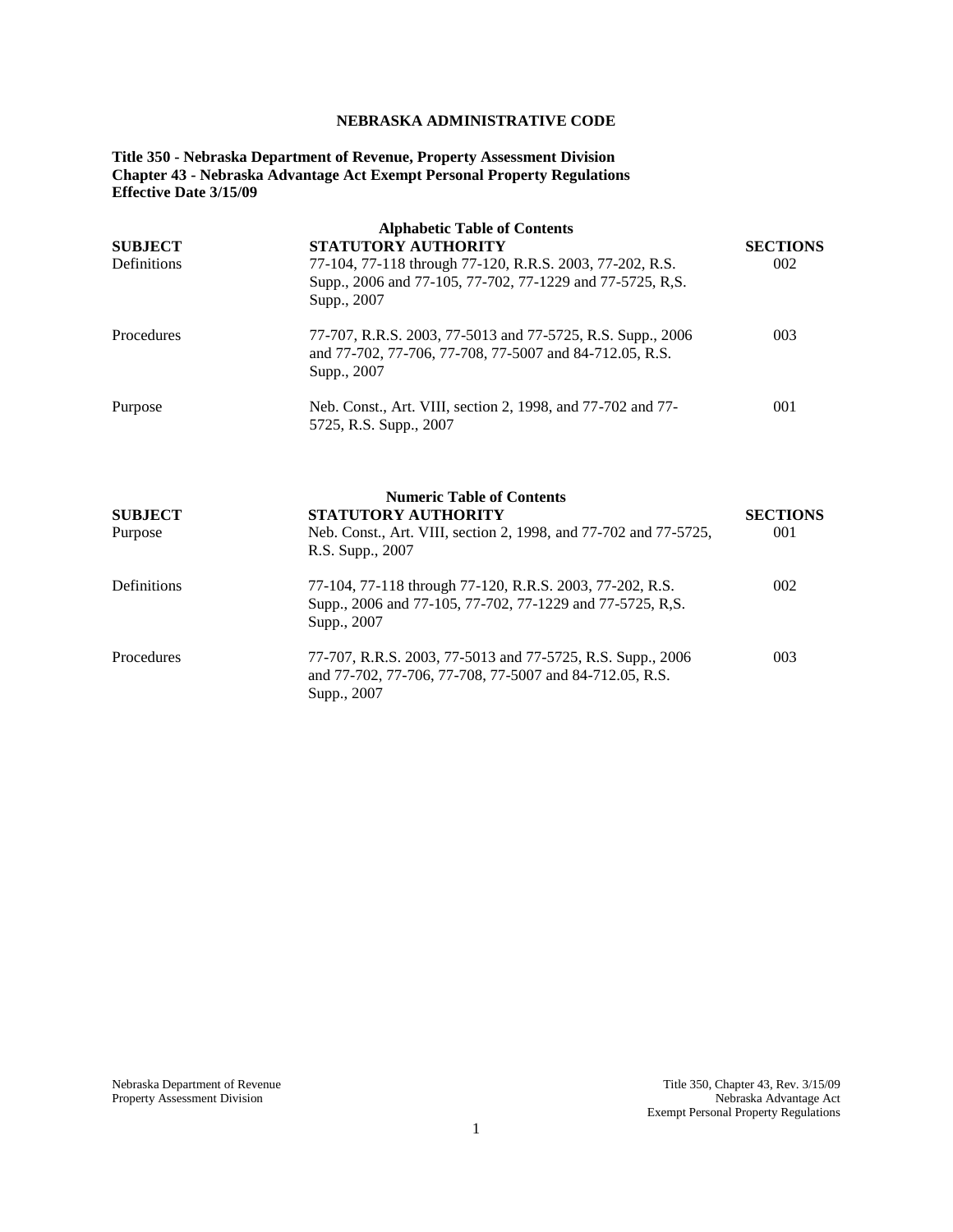# **Title 350-Nebraska Department of Revenue, Property Assessment Division Chapter 43-Nebraska Advantage Act Exempt Personal Property Regulations**

### REG 43-001 PURPOSE

001.01 These regulations govern personal property tax exemptions of certain depreciable tangible personal property as authorized by the Constitution and the Nebraska Advantage Act.

(Neb. Const., Art. VIII, section 2, 1998, and Neb. Rev. Stat. Sections 77-702 and 77-5725, R.S. Supp., 2007.)

### REG-43-002 DEFINITIONS

002.01 Nebraska adjusted basis shall mean the adjusted basis of depreciable tangible personal property as determined under the Internal Revenue Code of 1986, as amended, as the code exists on the assessment date, increased by the total amount allowed under the code for depreciation or amortization or pursuant to an election to expense depreciable property under Section 179 of the Code, as amended. Generally, this is the original cost of the item of property and includes any cost incurred in purchasing and placing the item in service such as sales or excise taxes, freight charges, and installation and testing charges.

002.01A The Nebraska adjusted basis for depreciable tangible personal property leased by the taxpayer shall be the lessor's Nebraska Adjusted Basis in the property.

002.02 The exempt value of depreciable tangible personal property shall be the net book value of the property.

002.03 Net book value shall be the Nebraska adjusted basis of tangible personal property multiplied by the appropriate Nebraska depreciation factor.

002.04 The Nebraska depreciation factor is the percentage of the Nebraska adjusted basis that is exempt. The following table provides the depreciation factors, based on year acquired and recovery period:

002.04A In the table, the factor shown for year 1 shall be the percentage used for January 1 of the year following the year of acquisition of the property. The factor shown for year two shall be the percentage used January 1 of the second year following the year of acquisition of the property, etc. When tangible personal property becomes depreciable in a year other than the year it is acquired, it shall be subject to taxation on the first assessment date following the date it became depreciable. The net book depreciation factor for such property shall be based on the year acquired.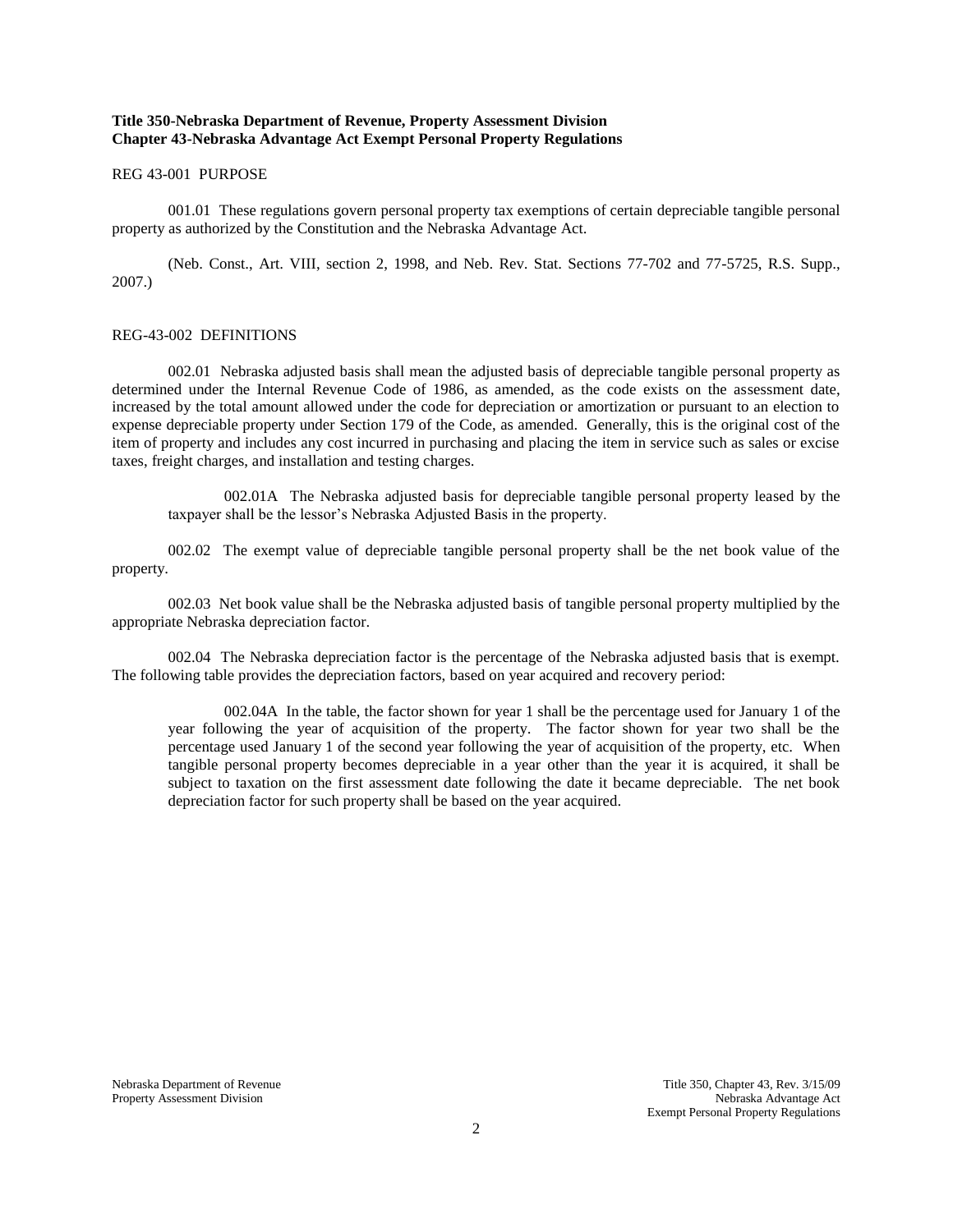# NEBRASKA DEPRECIATION FACTORS

| Year           | Recovery Period (in years) |       |        |       |       |       |  |  |  |
|----------------|----------------------------|-------|--------|-------|-------|-------|--|--|--|
|                | 3                          | 5     | $\tau$ | 10    | 15    | 20    |  |  |  |
| 1              | 75.00                      | 85.00 | 89.29  | 92.50 | 95.00 | 96.25 |  |  |  |
| $\mathfrak{2}$ | 37.50                      | 59.50 | 70.16  | 78.62 | 85.50 | 89.03 |  |  |  |
| $\mathfrak{Z}$ | 12.50                      | 41.65 | 55.13  | 66.83 | 76.95 | 82.35 |  |  |  |
| $\overline{4}$ | 0.00                       | 24.99 | 42.88  | 56.81 | 69.25 | 76.18 |  |  |  |
| 5              |                            | 8.33  | 30.63  | 48.07 | 62.32 | 70.46 |  |  |  |
| 6              |                            | 0.00  | 18.38  | 39.33 | 56.09 | 65.18 |  |  |  |
| $\tau$         |                            |       | 6.13   | 30.59 | 50.19 | 60.29 |  |  |  |
| $\,8\,$        |                            |       | 0.00   | 21.85 | 44.29 | 55.77 |  |  |  |
| $\overline{9}$ |                            |       |        | 13.11 | 38.38 | 51.31 |  |  |  |
| 10             |                            |       |        | 4.37  | 32.48 | 46.85 |  |  |  |
| 11             |                            |       |        | 0.00  | 26.57 | 42.38 |  |  |  |
| 12             |                            |       |        |       | 20.67 | 37.92 |  |  |  |
| 13             |                            |       |        |       | 14.76 | 33.46 |  |  |  |
| 14             |                            |       |        |       | 8.86  | 29.00 |  |  |  |
| 15             |                            |       |        |       | 2.95  | 24.54 |  |  |  |
| 16             |                            |       |        |       | 0.00  | 20.08 |  |  |  |
| 17             |                            |       |        |       |       | 15.62 |  |  |  |
| 18             |                            |       |        |       |       | 11.15 |  |  |  |
| 19             |                            |       |        |       |       | 6.69  |  |  |  |
| 20             |                            |       |        |       |       | 2.23  |  |  |  |
| 21             |                            |       |        |       |       | 0.00  |  |  |  |

002.05 Recovery period is the period over which the Nebraska adjusted basis of tangible personal property will be depreciated for property tax purposes. The applicable recovery period shall be determined as follows:

002.05A Three-year property shall include property with a class life of four years or less;

002.05B Five-year property shall include property with a class life of more than four years and less than ten years;

002.05C Seven-year property shall include property with a class life of ten years or more but less than 16 years;

002.05D Ten-year property shall include property with a class life of 16 years or more but less than 20 years;

002.05E Fifteen-year property shall include property with a class life of 20 years or more but less than 25 years; and

002.05F Twenty-year property shall include property with a class life of 25 years or more.

002.06 Class life shall be based upon the anticipated useful life of a class of property and shall be determined by the Property Tax Administrator under the Internal Revenue Code, as the code exists on the assessment date. When necessary, the Property Tax Administrator will establish the appropriate class life for a class of property.

Property Assessment Division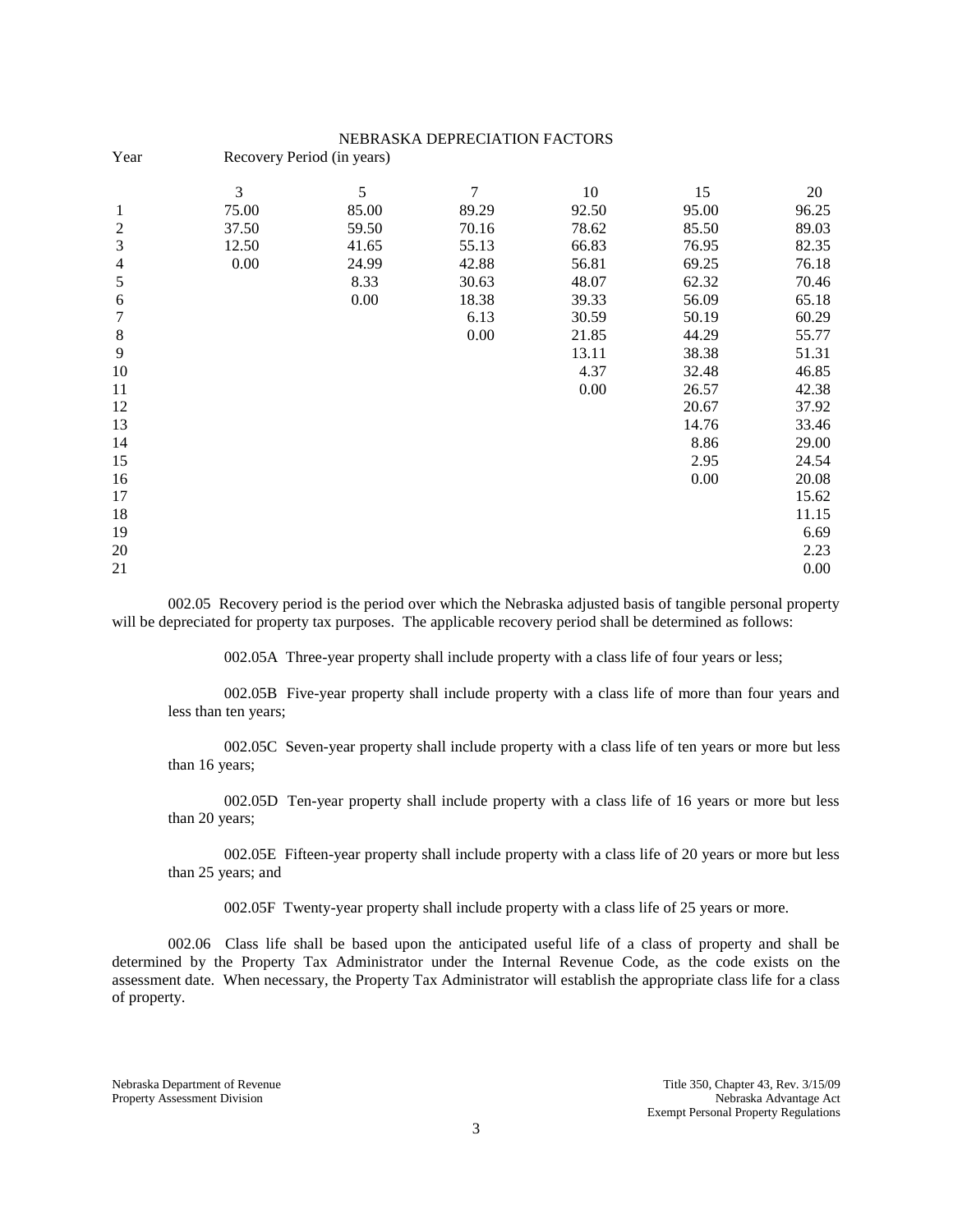002.07 Purchase shall include taking by sale, discount, negotiation, or any other transaction for value creating an interest in property except liens. Purchase shall not include transfers for stock or other ownership interests upon creation, dissolution, or any other income tax-free reorganization of any corporation, partnership, trust, or other entity.

002.08 Date acquired shall be the date the owner acquired the property, except that for property transferred as a gift or devise or as part of a transaction which is not a purchase, the date acquired shall be the acquisition date of the previous owner.

002.09 Greater portion of the calendar year shall mean 50 percent or more of the tax year for which the property is assessed.

002.10 Omitted property shall mean all depreciable tangible personal property which has not been reported to the Tax Commissioner on the Claim for Personal Property Exemption, Form 5725X. Omitted property shall also mean depreciable tangible personal property which was not reported to the county assessor on the personal property return.

002.11 Failure to file shall mean that a taxpayer has failed to timely file a Claim for Personal Property Exemption, Form 5725X.

002.12 Qualified personal property shall mean:

002.12A Depreciable turbine powered aircraft purchased or leased after the application date, except when any such aircraft has been used during the tax year for which an exemption is sought for fundraising or the transportation of an elected official during the prior year of the tax year for which an exemption is sought..

002.12B Depreciable computer systems used for business information processing which require environmental controls of temperature and power and which are capable of simultaneously supporting more than one transaction and more than one user, such as the computers in a data center or consolidated processing activity center, plus certain depreciable peripheral components which require environmental controls of temperature and power connected to such computers.

> 002.12B(1)(a) Depreciable computer systems shall mean the hardware and software of a computer system made up of equipment that is interconnected, with the following characteristics:

 $002.12B(1)(a)(1)$  It is capable of executing many programs concurrently;

 $002.12B(1)(a)(2)$  It is capable of supporting more than one user;

 $002.12B(1)(a)(3)$  It off loads the input/output processing to peripheral channels;

 $002.12B(1)(a)(4)$  It has multiple ports into memory devices;

 $002.12B(1)(a)(5)$  It has subsystems of the system's peripherals that can handle the transaction overhead to free up the central processing unit to do data processing, such as computing balances in customer records, or adding and subtracting amounts from inventory;

Property Assessment Division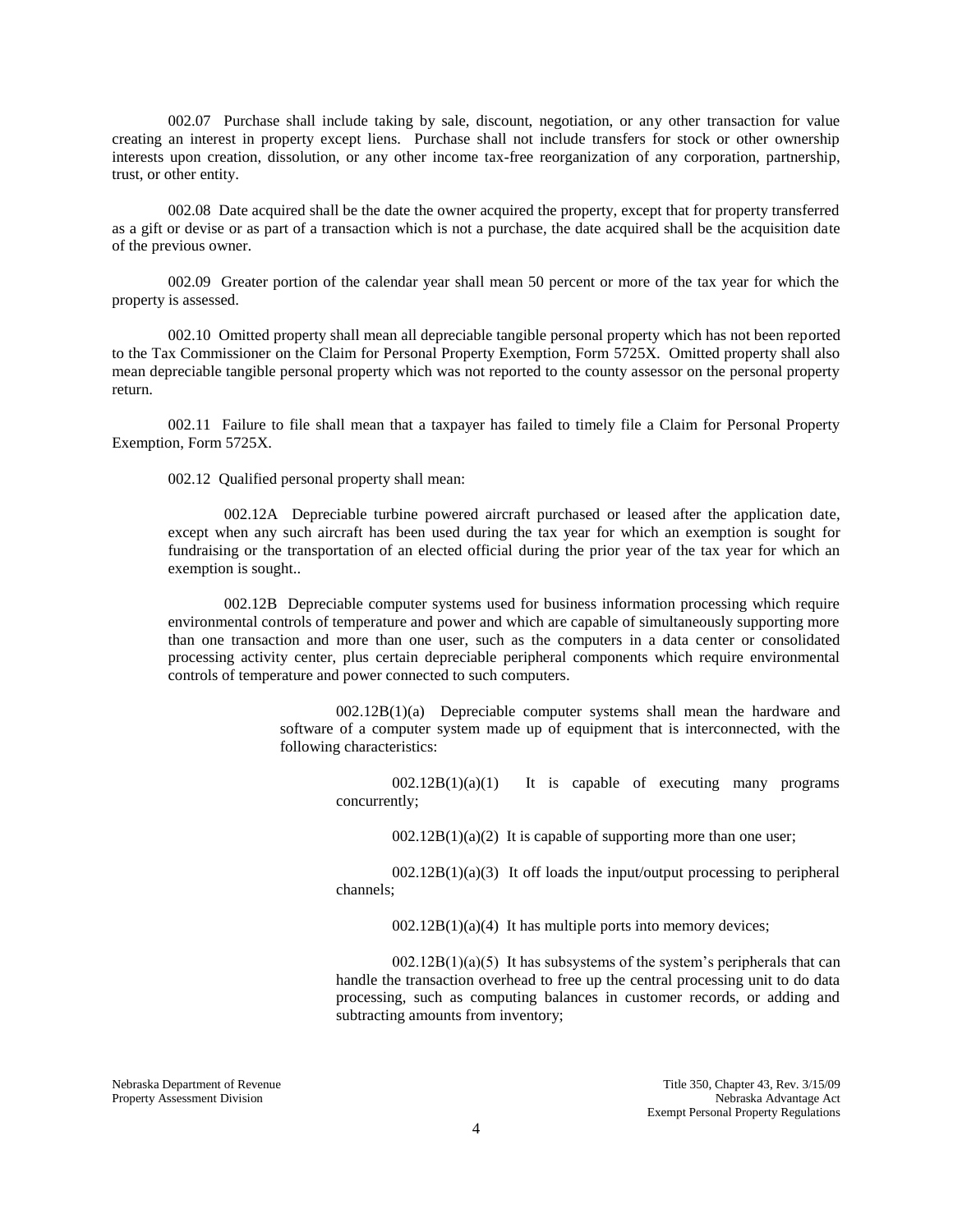$002.12B(1)(a)(6)$  It has additional peripherals designed to detect and correct errors through continuous monitoring for failure; and

 $002.12B(1)(a)(7)$  It is highly scalable for expansion by adding processors to systems or by adding systems in clusters.

002.12C Depreciable computer peripheral components shall be limited to additional memory units, tape drives, disk drives, power supplies, cooling units, and communication controllers. These peripherals shall directly communicate with the central processing unit of the qualifying computer system and require environmental controls of temperature, and power.

002.12D Depreciable tangible personal property located in a single project and is involved directly in the manufacture or processing of agricultural products.

002.12E Depreciable tangible personal property used in a distribution facility that is used to store or move products, such as conveyors, forklifts, shelving, storage racks.

002.13 Agricultural products shall mean those products that are grown or raised in an agricultural operation and the products that are further manufactured or processed from such products that are not yet ready for use by the final consumer.

002.14 Environmental controls of temperature and power shall mean that the computer and peripheral components are located in a temperature controlled environment which is capable of being sustained within the manufacturer's specifications, independent from the ambient conditions of the surrounding work area. The power controls must be designed to maintain controlled levels of voltage within the limits prescribed by the manufacturer.

002.15 Application date shall mean the date the application was filed with the Tax Commissioner for the purpose of utilizing the tax incentives under the Nebraska Advantage Act.

002.16 Agreement date shall mean the date of the agreement between the taxpayer and the Tax Commissioner wherein the taxpayer is authorized to use the incentives contained in the Nebraska Advantage Act.

002.17 Form 5725X shall mean a form prescribed by the Tax Commissioner, which is used to claim an exemption from property taxes for qualified depreciable tangible personal property defined in REG-43-002.12.

(Neb. Rev. Stat. Sections 77-104, 77-118 through 77-120, R.R.S. 2003, Neb. Rev. Stat. Section 77-202, R.S. Supp., 2006 and Neb. Rev. Stat. Sections 77-105, 77-702, 77-1229 and 77-5725, R.S. Supp., 2007.)

#### REG-43-003 PROCEDURES

003.01 Taxpayer Filing Responsibilities.

003.01A Any taxpayer who has signed an agreement with the Tax Commissioner under the Nebraska Advantage Act, upon qualifying for the exemption from certain personal property taxes, shall file a Claim for Nebraska Personal Property Exemption, Form 5725X, and any applicable schedules with the Tax Commissioner.

003.01A(1) The taxpayer shall file the Form 5725X and Nebraska Schedule I in order to receive the exemption from personal property tax on turbine powered aircraft. The Form 5725X and supporting schedule may be filed after the agreement date and before meeting the required levels of investment and employment pursuant to the agreement. All turbine powered aircraft

Property Assessment Division

Nebraska Department of Revenue<br>
Property Assessment Division<br>
Property Assessment Division<br>
Nebraska Advantage Act Exempt Personal Property Regulations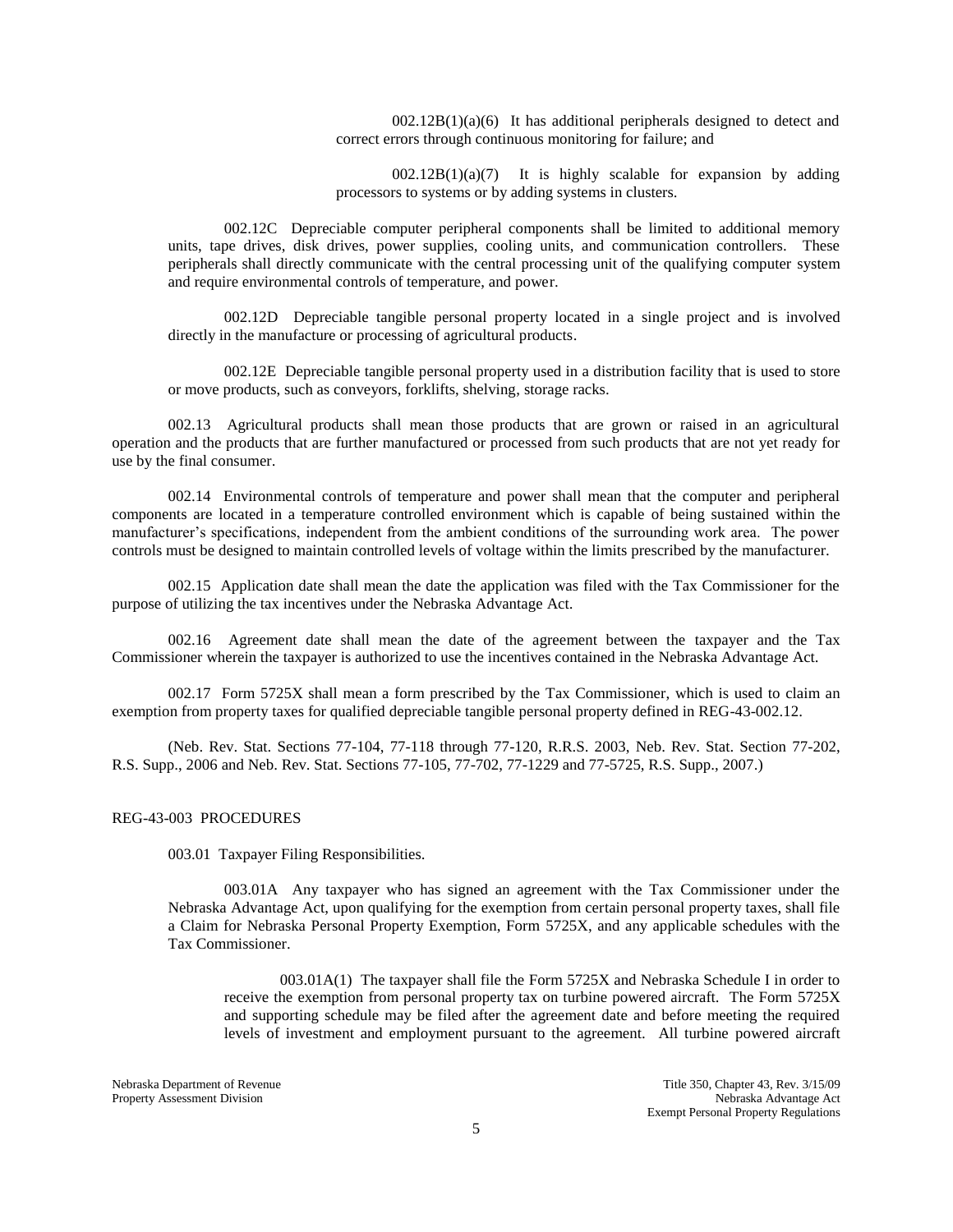used in connection with the project and purchased after the application date may be claimed for exemption in the year following the date of acquisition.

003.01A(2) The taxpayer shall file the Form 5725X and the applicable Nebraska Schedules II, III or IV in order to receive the exemption from personal property tax on depreciable computer systems, certain depreciable peripheral components connected to such computer systems depreciable personal property involved directly with the manufacturing or processing of agricultural products and depreciable personal property in a distribution facility. The Form 5725X and supporting schedules may be filed after meeting the required levels of investment and employment pursuant to the agreement. Such depreciable tangible personal property purchased after the application date may be claimed for exemption in the year following of the year in which the required levels of investment and employment were met.

003.01A(2)(a) Depreciable turbine powered aircraft shall be eligible for exemption for ten years beginning with the next January 1 following the date of acquisition.

003.01A(2)(b) Depreciable computer systems, certain depreciable peripheral components connected to such computer systems, depreciable personal property involved directly with the manufacturing or processing of agricultural products and depreciable personal property used to store or move products in a distribution facility shall be eligible for exemption for ten years beginning with the next January 1 following the year the required levels of investment and employment were met.

003.01B In order to receive the property tax exemption allowed pursuant to REG-43- 003.01A(2)(a) and 43-003.01A(2)(b), the taxpayer shall annually file a claim for exemption on prescribed forms, with the Property Tax Administrator on or before May 1. Copies of the forms shall also be filed on or before May 1 with the county assessor of each county in which a project is located. Failure to timely file such forms with the Tax Commissioner, shall constitute a waiver of the exemption for that year.

003.01B(1) A separate claim for exemption must be filed for each project and in each county in which the property is claimed to be exempt.

003.01B(2) Each item of personal property for which an exemption is sought shall be listed on the appropriate forms.

003.01B(3) Each item of personal property acquired for a particular project shall be listed on the Form 5725X and supporting schedules for that project.

003.01B(4) All supporting schedules shall be completed using the information and table provided in REG-43-002.

003.01C No extension in time shall be granted for filing the Form 5725X and supporting schedules. The Form 5725X and supporting schedules shall be considered filed on time if correctly completed, signed, and postmarked by the U.S. Post Office on or before May 1. If May 1 falls on a Saturday, Sunday, or legal holiday, the next business day shall be the final filing date.

003.01D No amendments to the Form 5725X and supporting schedules shall be allowed for omitted property not reported by May 1. All amendments to the Form 5725X and supporting schedules shall be filed on or before May 1.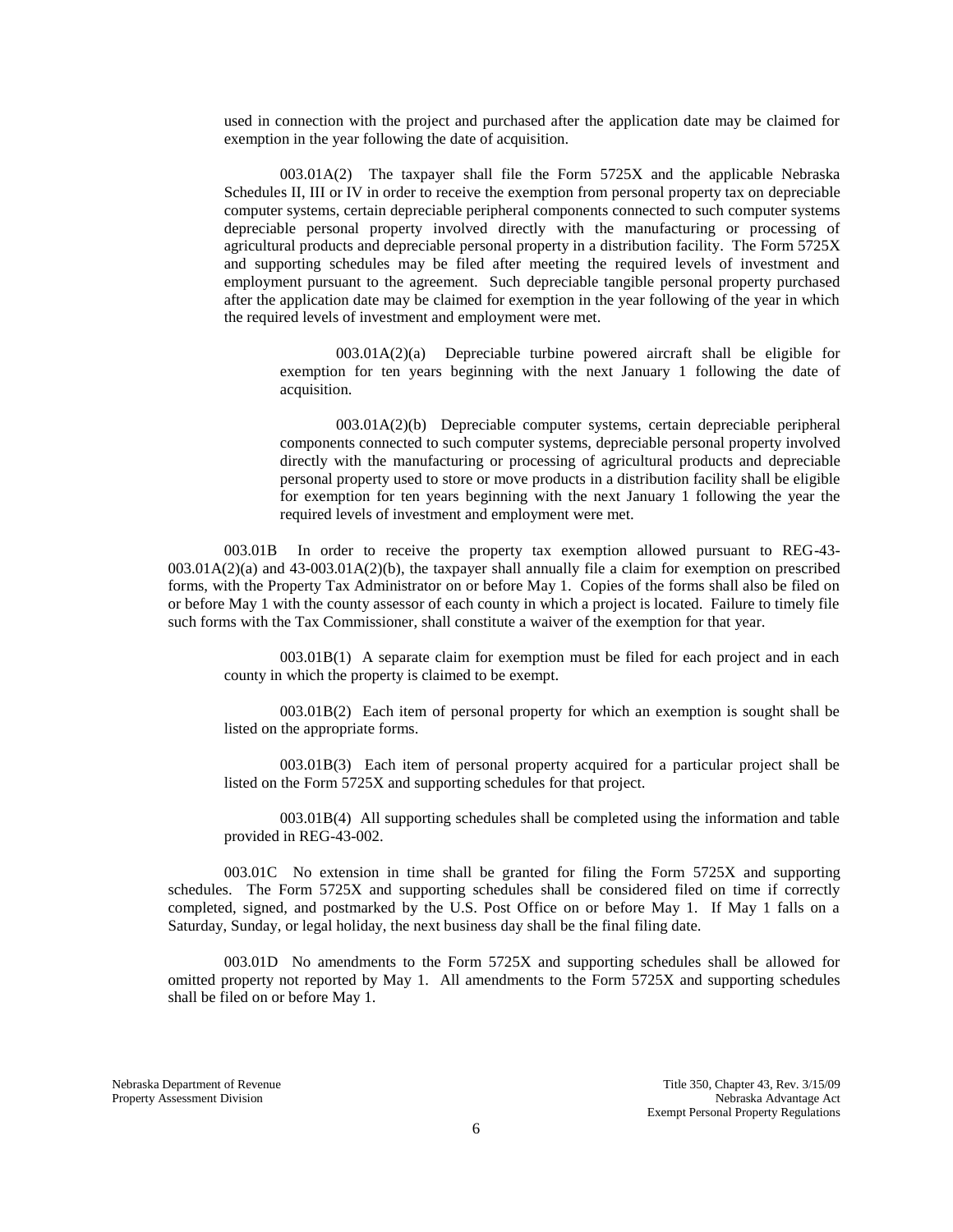003.01E There shall be no changes made in the prescribed forms issued by the Tax Commissioner without first obtaining written permission for such changes from the Tax Commissioner. Changes include, but are not limited to, copy arrangements, spacing, color of ink and order or sort of date. The foregoing does not apply to typeface unless the alteration of the typeface alters the spacing.

003.01F The taxpayer shall on or before May 1, file a personal property return with the assessor for all taxable tangible personal property in a project. See, Personal Property Regulations, Chapter 20. The taxpayer shall on or before May 1, also file the Form 5725X and supporting schedules with the county assessor showing the items of tangible personal property for which an exemption is being claimed. The tangible personal property claimed for exemption shall not be listed or commingled with the taxable tangible personal property on the personal property return.

### 003.02 Tax Commissioner's Powers and Duties.

003.02A The contents of any application for benefits filed with the Department of Revenue and all supporting information shall be confidential, except for the name of the taxpayer, the location of the project, the amounts of increased employment and investment, and the information required to be reported by Neb. Rev. Stat. Sections 77-5731 and 77-5734.

003.02B The Tax Commissioner shall determine the qualification of each item claimed for exemption on the Form 5725X and supporting schedules. For purposes of determining the eligibility of items of depreciable tangible personal property for exemption, the Tax Commissioner is limited to the question of whether the personal property claimed on the Form 5725X and supporting schedules falls within the classes of qualified property pursuant to REG-43-002.12.

003.02B(1) The determination of whether a taxpayer is eligible to obtain exemption for personal property based upon meeting the required levels of investment and employment is the responsibility of the Tax Commissioner.

003.02C The Tax Commissioner shall, on or before August 10, certify to the taxpayer and to the affected assessor his or her determination as to the approval or denial of the exemption for the various items of personal property submitted by the taxpayer on the Form 5725X and supporting schedules. The notice of determination shall be sent to the taxpayer and assessor by certified mail with a return receipt.

003.02D In determining the qualification of property for exemption, the Tax Commissioner or his or her duly authorized representative may administer oaths, compel the attendance of witnesses, and require the production of records as may be necessary for the performance of his or her responsibilities.

003.02E In order to determine the qualification of property for exemption, the Tax Commissioner or his or her duly authorized representative may make an investigation, examination, and inspection of the property at the location of the project as set out in the taxpayer's claim.

### 003.03 Assessor's Responsibilities

003.03A Upon receiving the notice of determination from the Tax Commissioner the assessor shall immediately adjust the taxable value on the personal property tax return filed pursuant to REG-43- 003.01F, to reflect each item of tangible personal property disapproved for exemption.

003.03A(1) If it is discovered that personal property which was reported on the Form 5725X and supporting schedules was denied an exemption by the Tax Commissioner, such property shall be treated as reported personal property and not subject to the applicable penalties pursuant to REG 20-003.05